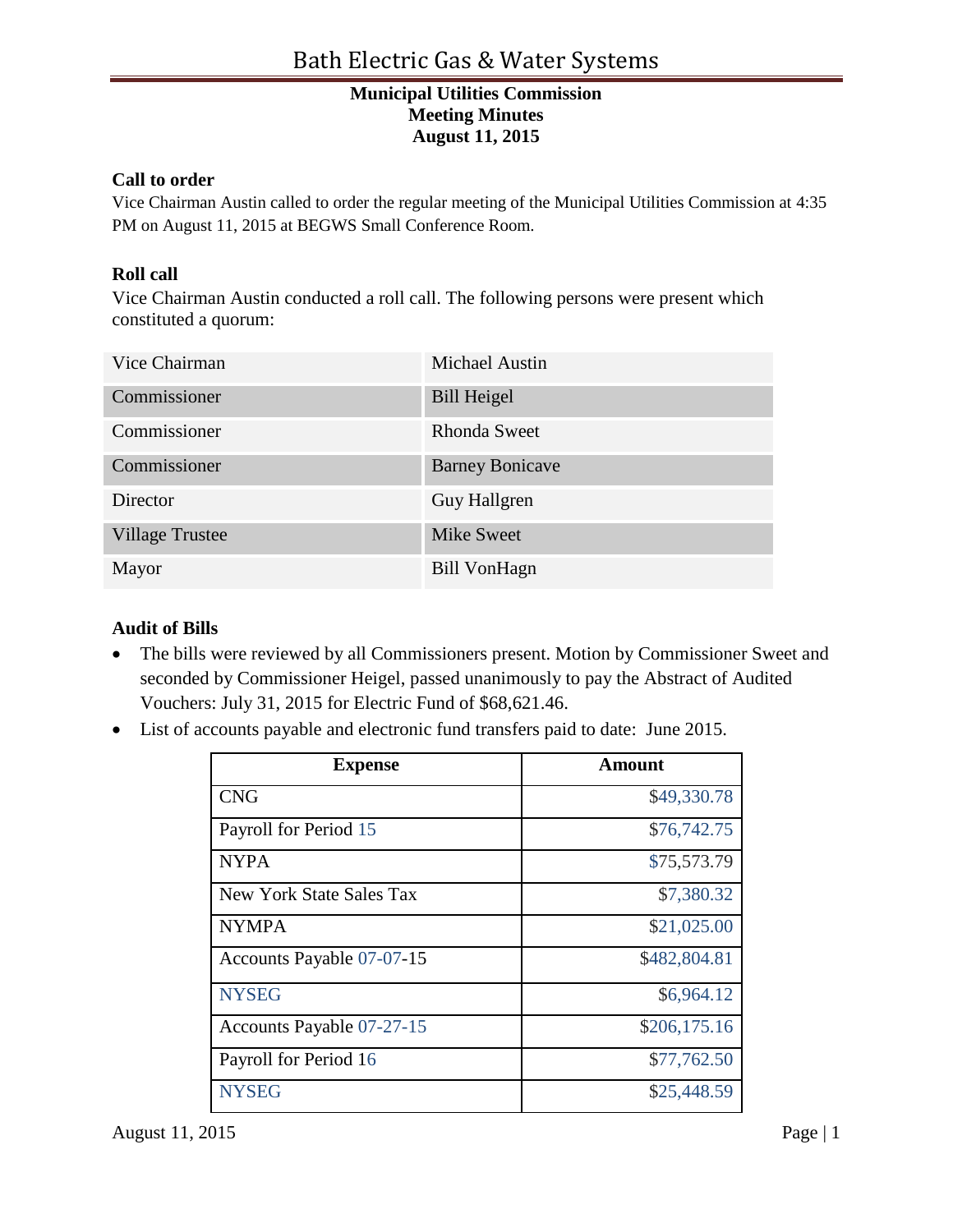## **Approval of Meeting Minutes**

Motion by Commissioner Heigel to approve meeting minutes, seconded by Commissioner Bonicave. Approved unanimously.

# **Supervisors Reports**

## **Accounting/Commercial Office/Meter**

- Updated the 2015-2016 projected to budget variance report.
- During the month BEGWS accounting staff completed and submitted the Annual 18a Temporary State *Assessment* Surcharge calculation and reconciliation to the NYS PSC. The surcharges this year for gas will be .0635 \$/MCF for Service Class 1 customers, .0098 \$/MCF for Service Class 3 customers, and .0214 \$/MCF for Service Class 4 BEGWS accounting staff has updated employees hourly wage rates and insurance contributions in the payroll system to reflect the increases negotiated in the recently approved labor agreement. customers. The surcharges were effective with the July billings.
- BEGWS accounting staff has also completed the annual reconciliation of purchased power adjustment charges for the Electric Department for the year ending 2015. For 2015 Bath has an under collection of \$24,067, which will be collected as an addition to the monthly PPAC charge throughout this year.
- Sewer rate increases were effective with the July billings.
- BEGWS accounting staff has updated employees hourly wage rates and insurance contributions in the payroll system to reflect the increases negotiated in the recently approved labor agreement. The new rates will be in the payroll paid on 7/31/15 and the retroactive payments are scheduled to be paid with the first payroll in August.
- BEGWS accounting staff has started working on year end reports including the Annual Update Document, which is submitted by the Village to NY State, and the Gas and Electric annual reports to the NYS Public Service Commission.
- During the month of July \$0 were spent on the Electric Upgrade Project.
- One QRS cases of customer complaints were filed with the NYS PSC during the month of July against BEGWS and resolved.
- Month to date 7,184 meters have been read out of a possible 8,003. This is an 89.8% reading rate so far this month, with 1,030 meters still scheduled to be read. Percentage of meters not read by department are: Electric 8.9%, Gas 15.3%, & Water 17.1%. The primary reason for not getting a read is no coverage when a Meter Reader is off and a lack of access to the meter is another major factor.

Jim Housworth – Accounting Supervisor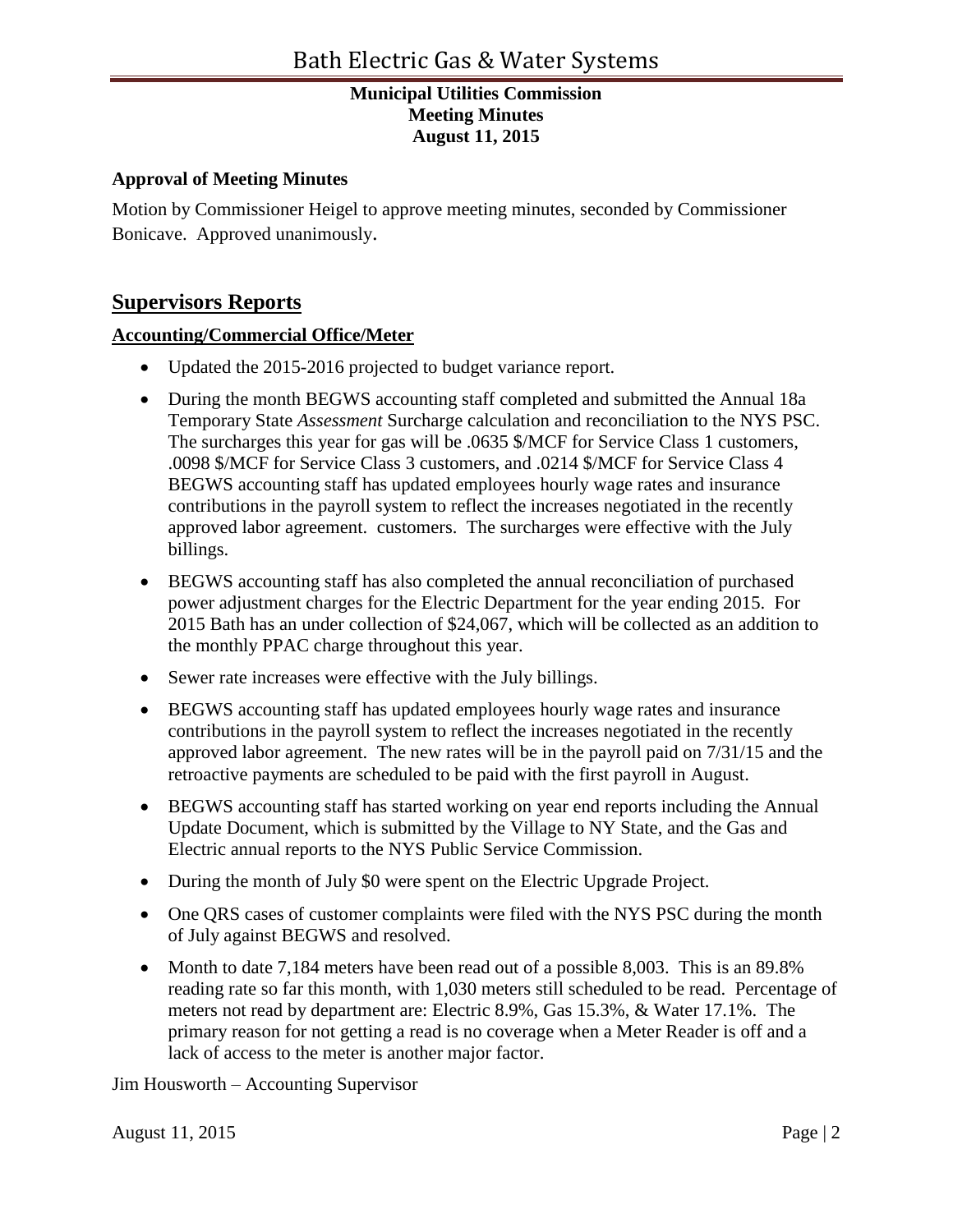### **Electric Line Department**

- Repaired several security and Street lights.
- Repaired Exit 39 Street Lights. One standard and light was knocked over by  $3<sup>rd</sup>$  party damage by AL Blades.
- Repair high mast lighting at exit 38
- Completed make ready work for the 12 KV Conversion along the railroad tracks from Pine St. to Babcock Ladder and around Conhocton Street.
- Converted Robie St., Colonial Lawns and part of West Washington to 12 KV. Next will be Howell, Liberty and Pine St.
- Completed the changeover work for the new Village parking lot behind Liberty St. Total time to complete the project was approximately 1 week 2 crews. We still have a few aluminum light poles to remove as needed in the future.
- Aided the sewer plant in removal of sludge by lifting it out with the digger Derrick and dumping it in a dumpster.
- Responded to callouts at County Rte. 11, Circle Drive, East Washington, Victory Drive, I86 exit 39 and Rte. 415 South.
- Attended Safety Training on 7/2in Penn Yan. Topics of discussion were Transformer Safety and Ferro resonance.

Mark Hawk – Electric Line Supervisor

## **Service Department**

- Investigated 3 gas odor complaints
- Rechecked pending gas leaks
- Continued with mowing season
- Completed annual corrosion control survey.
- Cleared several downed trees from right of ways, and one downed tree from the gas header that feeds the west end of the village and the VA.
- Installed remotes on pits at the golf course and the high school to make reading of the water meters safer and easier.
- Guy Hallgren and Jim Housworth and myself agreed, after a process to use Time Communications as our call center.

Steve Larsen – Service Department Supervisor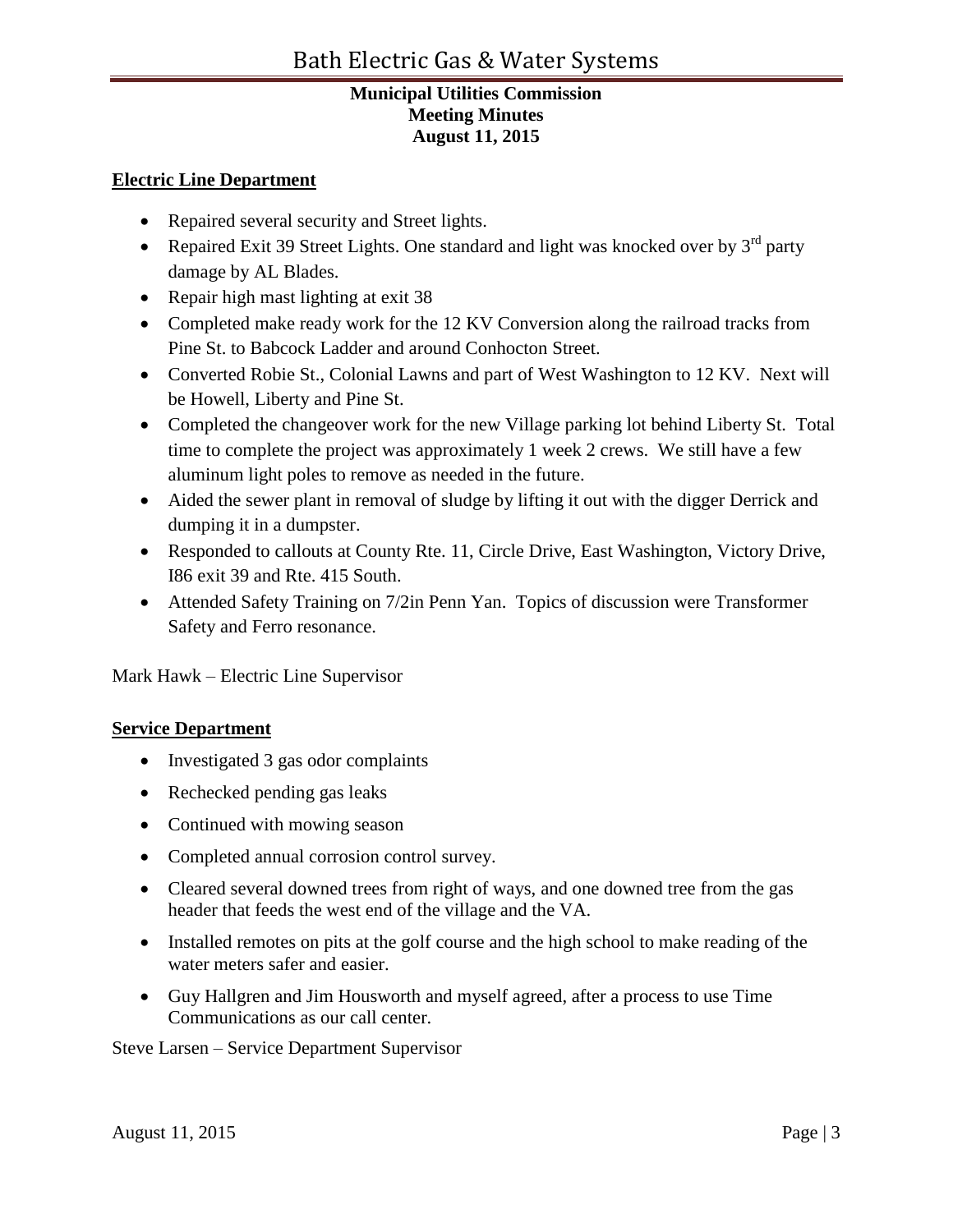## **Underground Line Maintenance Department**

Not yet submitted – On vacation

Dan Borhman – UGLM Supervisor

### **Sewer plant**

- Daily lab test & regular maintenance
- Installed new cross collector chains, flights, wear shoes, sprockets, & shafts on primary clarifier
- Bottom dewatering belt broke on the belt press. New belt was installed.
- Aerobic digester tanks  $3 & 4$  have had all grit removed and new diffusers installed.
- Have refilled with clear water for testing

Royce Hoad – WWTP Supervisor

#### Resolution to use Capital Reserve funds for RRH Project

A resolution has been passed by the Village Board to allow BEGWS to draw funds from its capital reserve balance to pay for the new resource recovery hub. This becomes effective immediately.

### PSC Rate Filings

BEGWS will be filing gas and electric rate cases to recover monies expended. BEGWS has not had a gas rate adjustment since 2009. This has been primarily held up due to the pending settlement with Corning Natural Gas. Now that agreement has been reached with CNG, BEGWS can proceed with an application for a rate adjustment.

MGP Site Cleanup – GEI is performing an initial assessment of the Murray Ave MGP site. In their evaluation they will attempt to form a professional opinion from review of historical and empirical data available as to the type and extent of any plant contamination. They will also characterize samples as to whether or not they originated from the MPG site. GEI will submit a proposal with BEGWS and the DEC for a site environmental assessment.

#### Cycled Tree Trimming Program

Ironwood Heavy Hauling is nearing completion of the contracted 8.5 miles of circuit tree trimming for 2015. In addition they are doing "hot spot" tree work. Trimming started on June 29<sup>th</sup>. BEGWS has been working with shade tree committee concerns and adjusted specifications to 6' instead of the initial 10'. We have received one customer complaint on Belfast St.

Fairview Drive Landscaping